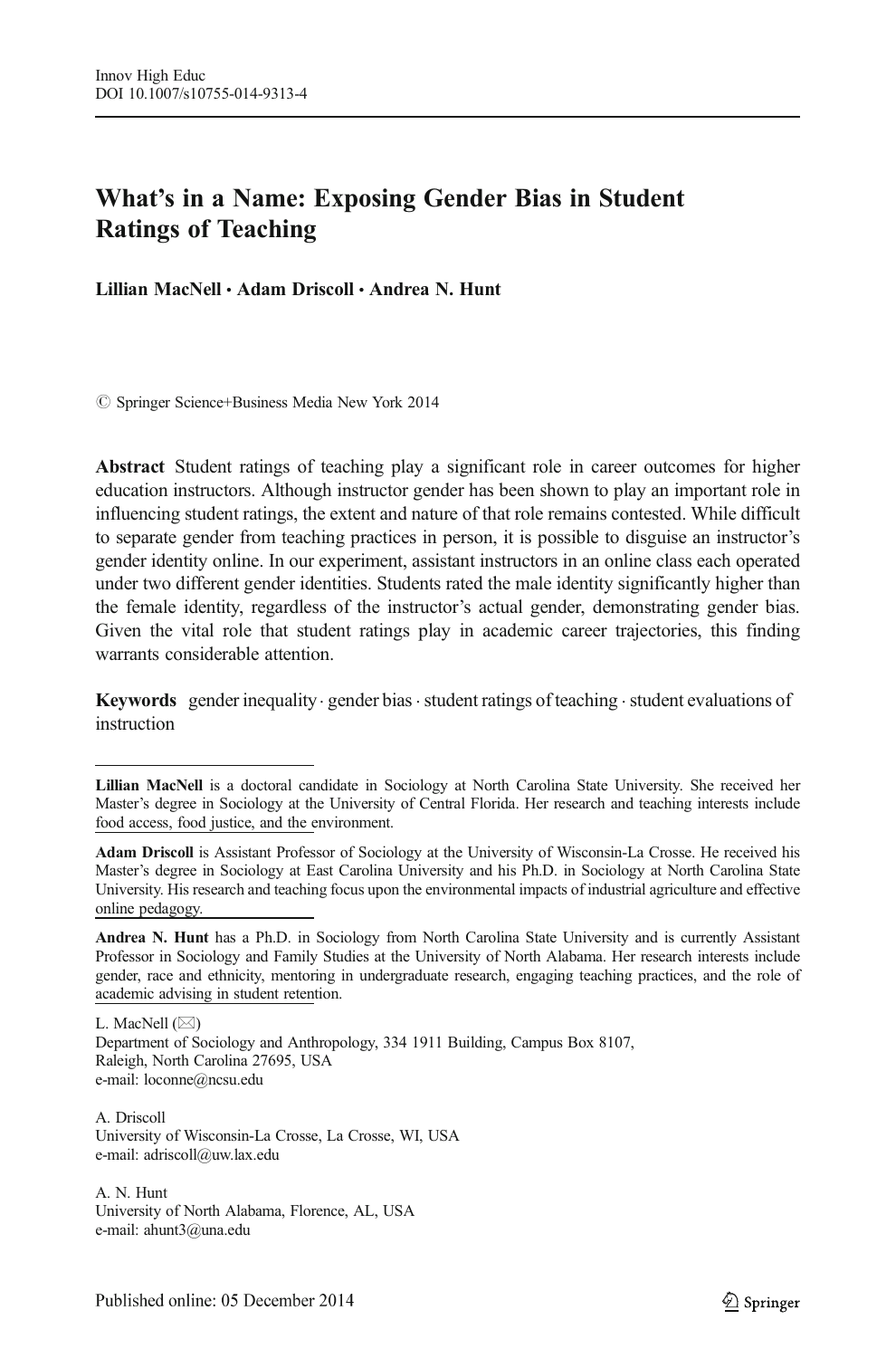Student ratings of teaching are often used as an indicator of the quality of an instructor's teaching and play an important role in tenure and promotion decisions (Abrami, d'Apollonia, & Rosenfield, [2007](#page-11-0); Benton & Cashin, [2014](#page-11-0)). Gender bias in these ratings constitutes an important form of inequality facing women in academia that is often unaccounted for in such decisions. Students perceive, evaluate, and treat female instructors quite differently than they do male instructors (Basow, [1995;](#page-11-0) Centra & Gaubatz, [2000;](#page-11-0) Feldman, [1992](#page-11-0); Young, Rush, & Shaw, [2009](#page-12-0)). While a general consensus exists that gender plays a vital role in how students perceive and interact with their instructors, there is conflicting evidence as to whether or not this translates into a bias in student ratings due to variations in several mediating factors such as teaching styles and subject material.

Prior studies of student ratings of instruction have been limited in their ability to test for the existence of gender bias because it is difficult to separate the gender of an instructor from their teaching practices in a face-to-face classroom.In online courses, however, students usually base the categorization of their instructor's gender on the instructor's name and, if provided, photograph. It is possible for students to believe that their instructor is actually a man, based solely on a name or photograph, when in reality she is a woman, or vice versa. Therefore, the online environment affords researchers a unique opportunity to assign one instructor two different gender identities in order to understand whether or not differences in student ratings are a result of differences in teaching or simply based on unequal student expectations for male and female instructors. Such experimentation allows researchers to control for potentially confounding factors and therefore attribute observed differences solely to the variable of interest—in this case, the perceived gender of the instructor (Morgan & Winship, [2007](#page-12-0)).

This study analyzed differences in student ratings of their instructors<sup>1</sup> from an online course, independent of actual gender. The course professor randomly assigned students to one of six discussion groups, two of which the professor taught directly. The other four were taught by one of two assistant instructors—one male and one female. Each instructor was responsible for grading the work of students in their group and interacting with those students on course discussion boards. Each assistant instructor taught one of their groups under their own identity and the second group under the other assistant instructor's identity. Thus, of the two groups who believed they had the female assistant instructor, one actually had the male. Similarly, of the two groups who believed they had the male assistant instructor, one actually had the female (see Table [1\)](#page-2-0). At the end of the course, the professor asked students to rate their instructor through the use of an online survey. This design created a controlled experiment that allowed us to isolate the effects of the gender identity of the assistant instructors, independent of their actual gender. If gender bias was present, than the students from the two groups who believed they had a female assistant instructor should have given their instructor significantly lower evaluations than the two groups who believed they had a male assistant instructor.

## Student Ratings of Teaching

Though far from perfect, student ratings of teaching provide valuable feedback about an instructor's teaching effectiveness (Svinicki & McKeachie, [2010](#page-12-0)). They may be reliably interpreted as both a direct measure of student satisfaction with instruction and as an indirect

 $1$  To clarify the language we use throughout the paper, we refer to all three persons responsible for grading and directly interacting with students as "instructors." The course "professor" was the person responsible for course design and content preparation, while the two "assistant instructors" worked under the professor's direction to manage and teach their respective discussion groups.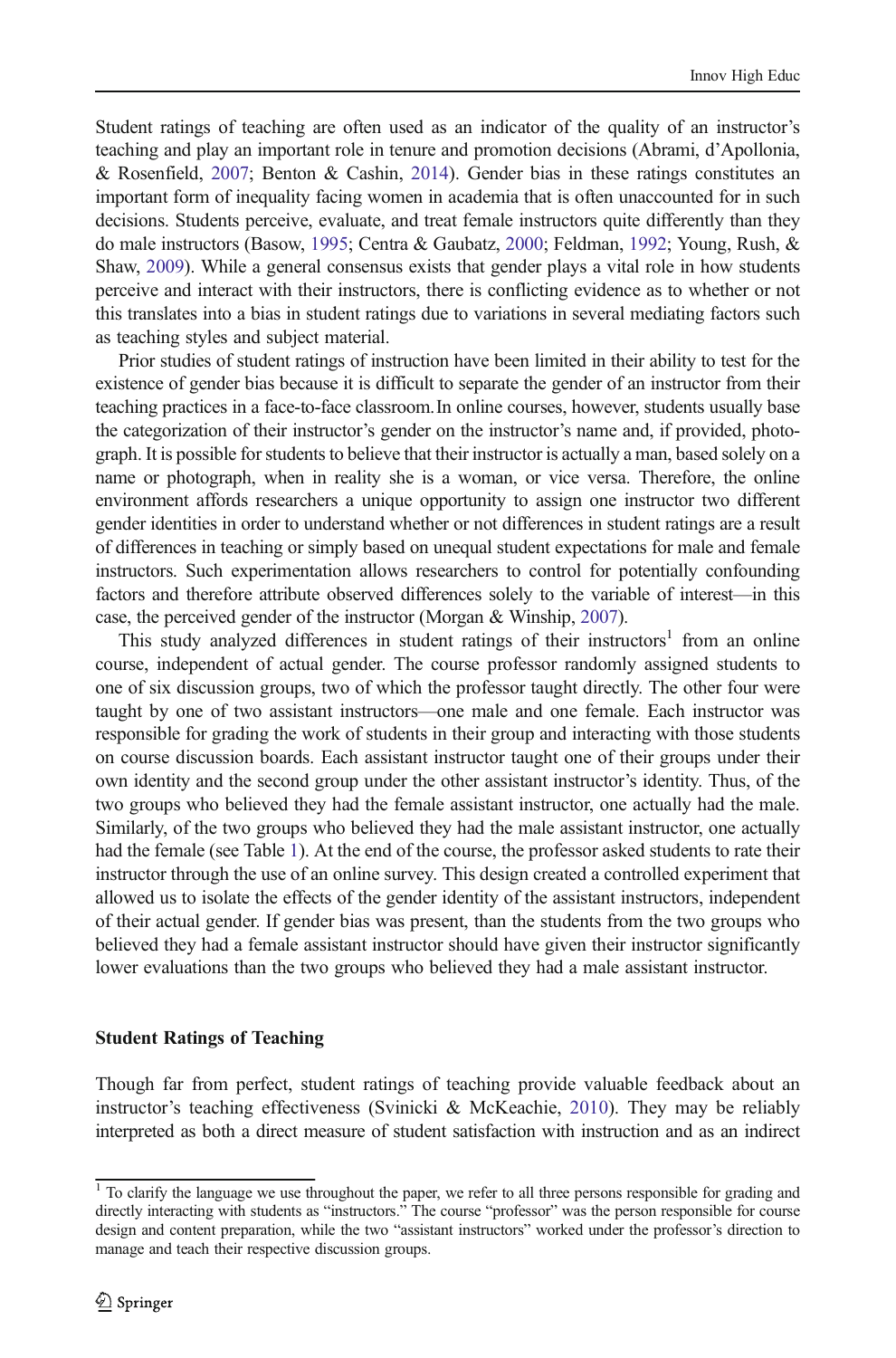| Instructor's Perceived Gender | Instructor's Actual Gender |  |
|-------------------------------|----------------------------|--|
| Female                        | Female                     |  |
| Female                        | Male                       |  |
| Male                          | Female                     |  |
| Male                          | Male                       |  |
|                               |                            |  |

<span id="page-2-0"></span>Table 1 Experimental Design.

measure of student learning (Marsh, [2007;](#page-12-0) Murray, [2007\)](#page-12-0). They also play an important role in the selection of teaching award winners, institutional reviews of programs, and student course selection (Benton  $\&$  Cashin, [2014](#page-11-0)). More importantly to the careers of educators, these ratings are "used by faculty committees and administrators to make decisions about merit increases, promotion, and tenure" (Davis, [2009,](#page-11-0) p. 534). In particular, quantitative evaluations of instructors' overall teaching effectiveness are frequently emphasized in personnel decisions (Centra & Gaubatz, [2000\)](#page-11-0). Given the widespread reliance on student ratings of teaching and their effect on career advancement, any potential bias in those ratings is a matter of great consequence.

## Gender Bias in Academia

Sociological studies of gender and gender inequality are careful to distinguish between sex (a biological identity) and gender (a socially constructed category built around cultural expectations of male- and female-appropriate behavior). Gender is part of an ongoing performance based on producing a configuration of behaviors that are seen by others as normative. West and Zimmerman ([1987](#page-12-0)) suggested that people engage in gendered behaviors not only to live up to normative standards, but also to minimize the risk of accountability or gender assessment from others. Thus, gender is a process that is accomplished at the interactional level and reinforced through the organization of social institutions such as academia (Lorber, [1994\)](#page-12-0). Gender then contributes to a hierarchal system of power relations that is embedded within the interactional and institutional levels of society and shapes gendered expectations and experiences in the workplace (Risman, [2004](#page-12-0)).

An examination of gender bias in student ratings of teaching must be framed within the broader context of the pervasive devaluation of women, relative to men, that occurs in professional settings in the United States (Monroe, Ozyurt, Wrigley, & Alexander, [2008\)](#page-12-0). In general, Western culture accords men an automatic credibility or competence that it does not extend to women (Johnson, [2006](#page-11-0)). Stereotypes that women are less logical, less confident, and occupy lower positions still pervade our organizational structures (Acker, [1990\)](#page-11-0). Conversely, men are automatically assumed to have legitimate authority, while women must prove their expertise to earn the same level of respect. This disparity has been well documented in the field of academia, where men tend to be regarded as "professors" and women as "teachers" (Miller & Chamberlin, [2000](#page-12-0)) and women face a disparate amount of gender-based obstacles, relative to men (Morris, [2011\)](#page-12-0).

In experiments where researchers gave students identical articles to evaluate—half of which bore a man's name and half of which bore a woman's—the students rated the research they thought had been done by men more highly (Goldberg, [1968](#page-11-0); Paludi & Strayer, [1985](#page-12-0)). In a similar study, college students evaluated two hypothetical applicants for a faculty position and tended to judge the male candidate as more qualified despite the fact that both applicants had identical credentials (Burns-Glover & Veith, [1995\)](#page-11-0). Additionally, a study of student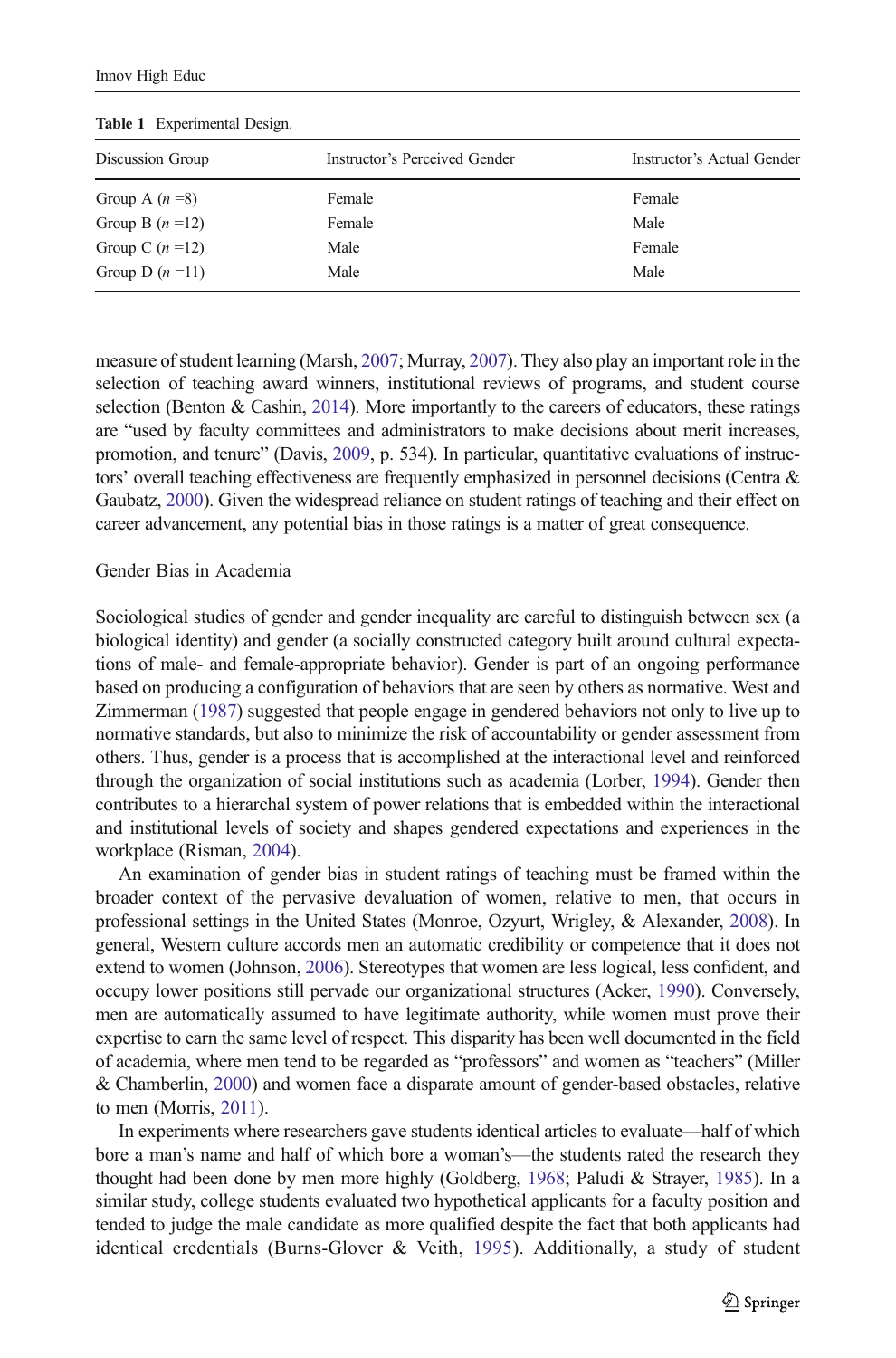evaluations of instructors' educational attainment revealed that students misattribute male instructors' education upward and female instructors' education downward (Miller & Chamberlin, [2000](#page-12-0)). Overall, women in academia tend to be regarded as less capable and less accomplished than men, regardless of their actual achievements and abilities.

## Gender Role Expectations

Students often expect their male and female professors to behave in different ways or to respectively exhibit certain "masculine" and "feminine" traits. Commonly held masculine, or "effectiveness," traits include professionalism and objectivity; feminine, or "interpersonal," traits include warmth and accessibility. Students hold their instructors accountable to these gendered behaviors and are critical of instructors who violate these expectations (Bachen, McLoughlin, & Garcia, [1999](#page-11-0); Chamberlin & Hickey, [2001](#page-11-0); Dalmia, Giedeman, Klein, & Levenburg, [2005](#page-12-0); Sprague & Massoni, 2005). Consequently, instructors who adhere to gendered expectations are viewed more favorably by their students (Andersen & Miller, [1997](#page-11-0); Bennet, [1982](#page-11-0)). When female instructors exhibit strong interpersonal traits, they are viewed comparably to their male counterparts. When female instructors fail to meet these gendered expectations, however, they are sanctioned, while male instructors who do not exhibit strong interpersonal traits are not (Basow & Montgomery, [2005](#page-11-0); Basow, Phelan, & Capotosto, [2006](#page-11-0)). At the same time, students are less tolerant of female instructors whom they perceive as lacking professionalism and objectivity than they are of male instructors who lack the same qualities (Bennet, [1982\)](#page-11-0). In general, "students' perceptions and evaluations of female faculty are tied more closely to their gender expectations than for male faculty" (Bachen et al., [1999,](#page-11-0) p. 196).

These different standards can place female instructors in a difficult "double-bind," where gendered expectations (that women be nurturing and supportive) conflict with the professional expectations of a higher-education instructor (that they be authoritative and knowledgeable) (Sandler, [1991](#page-12-0); Statham, Richardson, & Cook, [1991\)](#page-12-0). On the one hand, students expect female instructors to embody gendered interpersonal traits by being more accessible and personable. However, these same traits can cause students to view female instructors as less competent or effective. On the other hand, female instructors who are authoritative and knowledgeable are violating students' gendered expectations, which can also result in student disapproval. Therefore, female instructors are expected to be more open and accessible to students as well as to maintain a high degree of professionalism and objectivity. Female instructors who fail to meet these higher expectations are viewed as less effective teachers than men (Basow, [1995](#page-11-0)).

Male instructors, however, are rated more highly when they exhibit interpersonal characteristics in addition to the expected effectiveness characteristics (Andersen & Miller, [1997](#page-11-0)). In other words, female instructors who fail to exhibit an ideal mix of traits are rated lower for not meeting expectations, while male instructors are not held to such a standard. Consequently, gendered expectations represent a greater burden for female than male instructors (Sandler, [1991](#page-12-0); Sprague & Massoni, [2005](#page-12-0)). An important manifestation of that disparity is bias in student ratings of instructors, where female instructors may receive lower ratings than males, not because of differences in teaching but for failing to meet gendered expectations.

Methodological Concerns with Previous Studies of Gender Bias

Studies of gender bias in student ratings of instruction have presented complicated and sometimes contradictory results. Sometimes men received significantly higher ratings (Basow & Silberg, [1987;](#page-11-0) Sidanius & Crane, [1989\)](#page-12-0), sometimes women (Bachen et al., [1999](#page-11-0); Rowden & Carlson, [1996\)](#page-12-0), and sometimes neither (Centra & Gaubatz, [2000](#page-11-0); Feldman, [1993](#page-11-0)). The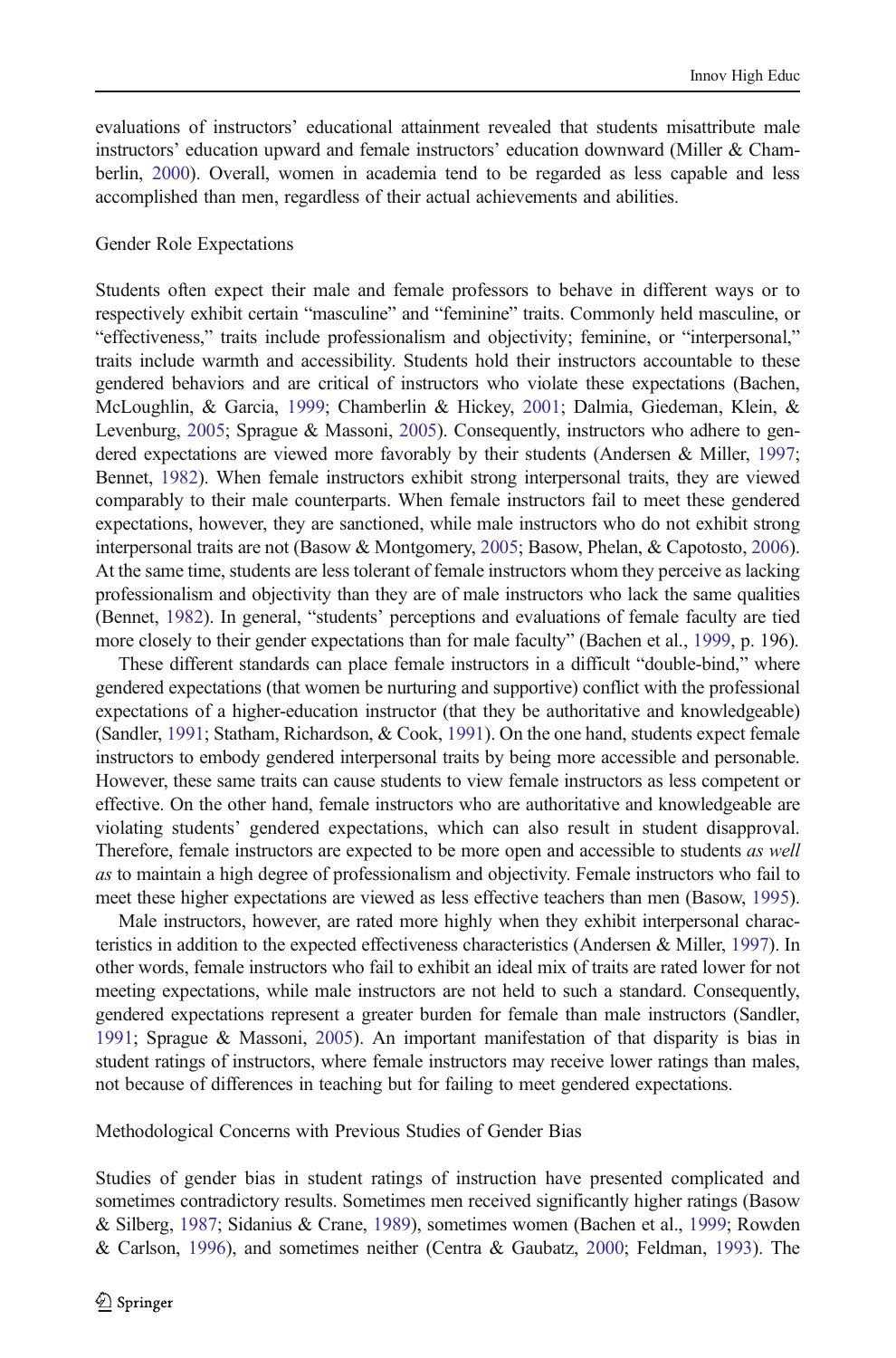variety of results in these studies suggests that gender does play a role in students' ratings of their instructors, but that it is a complex and multifaceted one (Basow et al., [2006\)](#page-11-0).

One reason why prior research on gender bias in student ratings of teaching has provided such inconclusive results may lie in the research design of these previous studies. A large portion of research on student ratings of teaching directly utilized those ratings for their data (e.g. Basow, [1995](#page-11-0); Bennett, [1982;](#page-11-0) Centra, [2007](#page-11-0); Centra & Gaubatz, [2000](#page-11-0); Marsh, [2001\)](#page-12-0). This strategy allows for the analysis of a large amount of data, but it does not control for differences in actual teaching and therefore may fail to capture gender bias in student ratings. Studies that compare student ratings of instructors explore whether or not there are differences—not whether or not those differences are the result of gender bias (Feldman, [1993](#page-11-0)). For example, a study of ratings may find that a female instructor received significantly lower scores than a male peer, but it could not assess whether that indicates a true difference in teaching quality. Perhaps she was not perceived as warm and engaging; failing to meet the gendered expectations of the students, she may have been rated more poorly than her male peer despite being an equally effective instructor. Similarly, the lack of a gender disparity in student ratings of instruction could actually obscure a gender bias if at a particular institution the female faculty members were, on average, stronger instructors than the males, yet were being penalized by the students due to bias (Feldman, [1993\)](#page-11-0).

Additionally, a number of situational elements may serve to sway student ratings of male verses female instructors as male and female professors tend to occupy somewhat different teaching situations. Men are overrepresented in the higher ranks of academic positions as well as in STEM fields. They are also more likely to teach upper-level courses whereas women are more likely to teach introductory courses (Simeone, [1987;](#page-12-0) Statham et al., [1991\)](#page-12-0). Women are also more likely than men to be employed in full-time non-tenure track positions as well as in part-time positions (Curtis, [2011\)](#page-11-0). These factors are highly relevant because instructor rank, academic area, and class level of the course have all been found to directly impact student ratings of instruction (Feldman, [1993;](#page-11-0) Liu, [2012\)](#page-12-0). All of these factors serve to complicate the relationship between instructor gender and student ratings of instruction and obfuscate the conclusions that can be drawn from direct studies of such ratings. Studies of actual student ratings of instruction may tell us more about women's position in academia than about actual gender bias in student ratings. In contrast, experimental studies allow the researcher to control for both the quality and character of the teaching as well as the academic position of the instructor; ensuring that any differences registered in student ratings indicate, as much as possible, a bias rather than an actual difference in teaching (Feldman, [1993\)](#page-11-0).

## Research Question and Related Hypotheses

The fundamental question examined in this study is whether or not students rate their instructors differently on the basis of what they perceive those instructors' gender to be. We expected that there would be no difference between the ratings for the actual male and female instructors in the course as every attempt was made to minimize any differences in interaction and teaching. However, we expected that student ratings of instructors would reflect the different expectations for male and female instructors discussed above. Instructors whom students perceived to be male would be afforded an automatic credibility on their competence and professionalism. Furthermore, they would not be penalized for any perceived deficiency in their interpersonal skills. Therefore, we expected that students would rate the instructors they believed to be male more highly than ones they believed to be female, regardless of the instructors' actual gender.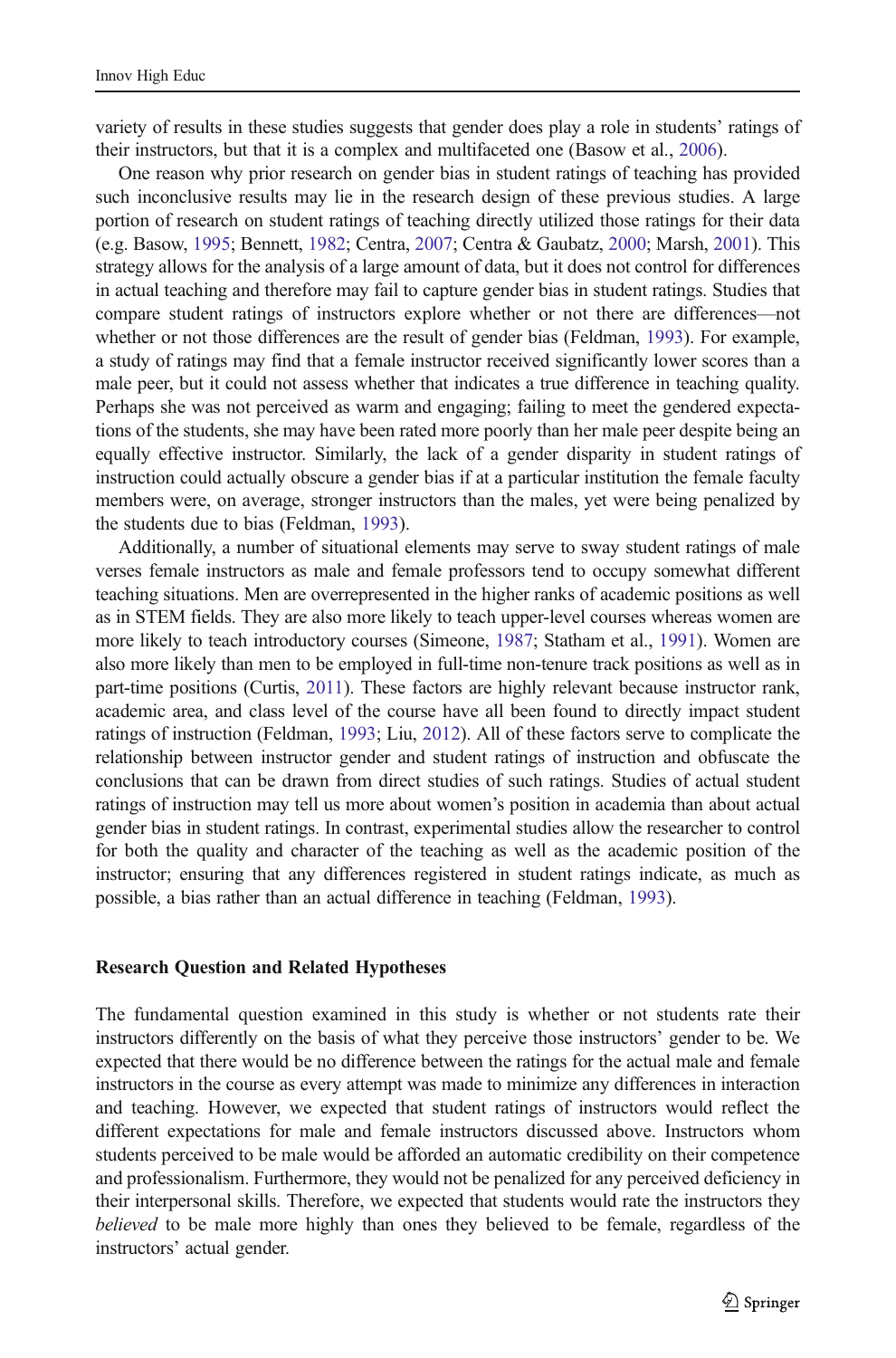# The Study and Methodology

This study examined gender bias in student ratings of teaching by falsifying the gender of assistant instructors in an online course and asking students to evaluate them along a number of instructional criteria. By using a 2-by-2 experimental design (see Table [1](#page-2-0)), we were able to compare student evaluations of a perceived gender while holding the instructor's actual gender (and any associated differences in teaching style) constant. Any observed differences in how students rated one perceived gender versus the other must have therefore derived from bias on the students' part, given that the exact same two instructors (one of each gender) were being evaluated in both cases.

# Subjects

Data were collected from an online introductory-level anthropology/sociology course offered during a five-week summer session at a large (20,000+), public, 4-year university in North Carolina. The University's institutional review board had approved this study (IRB# 2640). The course fulfilled one of the university's general education requirements, and the students represented a range of majors and grade levels. The majority of the participants were traditional college-aged students with a median age of 21 years. The instructors taught the course entirely through a learning management system and students' only contact with their instructors was either through e-mail or comments posted on the learning management system. The professor delivered course content through assigned readings and written PowerPoint slideshow lectures. The course was broken up into nine different content sections. For each section, students were required to read the assigned material and make a series of posts on a structured discussion board. The course had 72 students who were randomly divided into six discussion groups for the entirety of the course. All discussion board activity took place within the assigned discussion group. Each discussion group had one instructor responsible for moderating the discussion boards and grading all assignments for that group. The course professor took two groups and divided the remaining four between the two assistant instructors, each taking one group under their own identity and a second under their fellow assistant instructor's identity (see Table [1](#page-2-0)). All instructors were aware of the study being conducted and cooperated fully.

The section discussion boards were the primary source of interaction between students and the course instructors and, as such, represented 30% of the students' final grades. The discussion boards were also an important part of student learning because they were the main arena in which students could analyze and voice questions about course concepts and material. The instructor assigned to each discussion group maintained an active presence on each discussion board, offering comments and posing questions. The instructor also graded students' posts and provided detailed feedback on where students had lost points. The two assistant instructors for the four discussion groups employed a wide range of strategies so as to maintain consistency in teaching style and grading. The two assistant instructors composed personal introduction posts that indicated similar biographical information and background credentials. They posted on the discussion boards and graded assignments at the same time of day three days each week to ensure that no group received significantly faster or slower feedback than others. The professor provided detailed grading rubrics for the discussion boards, and the instructors coordinated their grading to ensure that these rubrics were applied to students' work equitably. $\frac{2}{x}$ 

 $2 A$  one-way ANOVA test confirmed that there was no significant variation among all six groups' discussion board grades and overall grades for the course.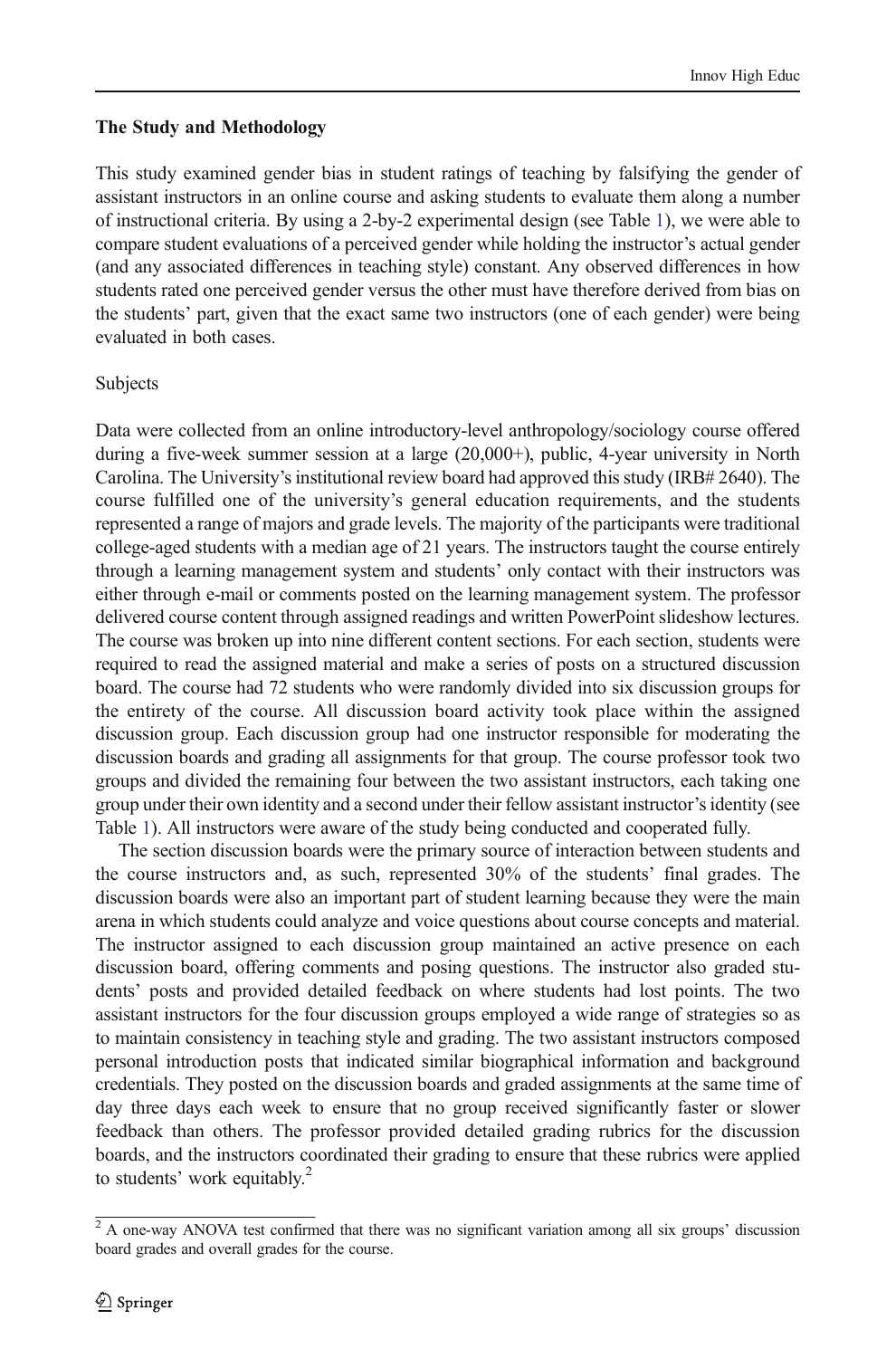Toward the end of the course the professor sent students reminder e-mails requesting that they complete an online evaluation of their instructor. These evaluations were explained as serving the purpose of providing the professor with feedback about the instructors' performance. The survey asked students to rate their instructor on various factors such as accessibility, effectiveness, and overall quality. Over 90% of the class completed the evaluation. For the purpose of this study, we only analyzed data from the discussion groups assigned to the assistant instructors, leaving us with 43 subjects.

## Instrument

The instructor evaluation consisted of 15 closed-ended questions that ask students to rate their instructors on a variety of measures using a five-point Likert scale  $(1 = \text{Strongly disagree}, 2 =$ Disagree,  $3$  = Neither Agree nor Disagree,  $4$  = Agree,  $5$  = Strongly agree). The survey had six questions designed to measure effectiveness traits (e.g. professionalism, knowledge, and objectivity) and six questions designed to measure interpersonal traits (e.g. respect, enthusiasm, and warmth). In addition, there were two questions designed to measure communication skills and one question that asked students to evaluate the instructor's overall quality as a teacher. We also asked students to indicate which discussion group they were in and to provide basic demographic and academic background information including gender, age, year in school, and number of credit hours currently being taken. All students fully completed the evaluation, leaving us with no missing data.

We performed all analyses with the  $13<sup>th</sup>$  version of the Stata statistical analysis program. We used exploratory factor analysis to test how well the separate questions reflected a common underlying dimension. Principal component factor analysis revealed that 12 of our items characterized a single factor for which the individual factor loadings ranged from .7370 to .9489; sufficiently high to justify merging them into a single index (Hair, Anderson, Tatham, & Black, [1998](#page-11-0)). This indicates that those 12 questions on our survey were all measuring the same latent variable, which we interpret to be a general evaluation of the instructor's teaching. A reliability test yielded a Cronbach's alpha above .950 for the 12 questions. In order to confirm the factor structure, we used structural equation modeling to test a single latent variable indicated by our 12 separate questions. Our model was a strong fit to the data ( $N=43$ ,  $\chi^2(47)$ )  $=$  59.18 (not significant), RMSEA  $=$  0.078, CFI  $=$  0.980, SRMR  $=$  0.043) with all loadings significant at the  $p \le 0.001$  level. Therefore, we extracted a factor score, *student ratings index*, which weighed each question by how strongly it loaded onto the single factor, providing us with a single representation of how well each student evaluated their instructor's teaching.

## Analysis

To test for the existence of gender bias in student ratings of teaching, we made two types of comparisons. First we compared across the *actual* gender of the assistant instructor, combining the two groups that had the female assistant instructor (one of which thought they had a male) into one category and doing the same with the two groups that had the male assistant instructor. Second, we compared across the perceived gender of the assistant instructor, combining the two groups that thought they had a female assistant instructor (one of which was actually a male) into one category and doing the same with the two groups that thought they had a male assistant instructor. We made both comparisons for the 12 individual questions, as well as the student ratings index. We used Welch's t-tests (an adaptation of the Student's t-test that does not assume equal variance) to establish the statistical significance of each difference. We also ran two general linear multivariate analyses of variance (MANOVAs) on the set of 12 variables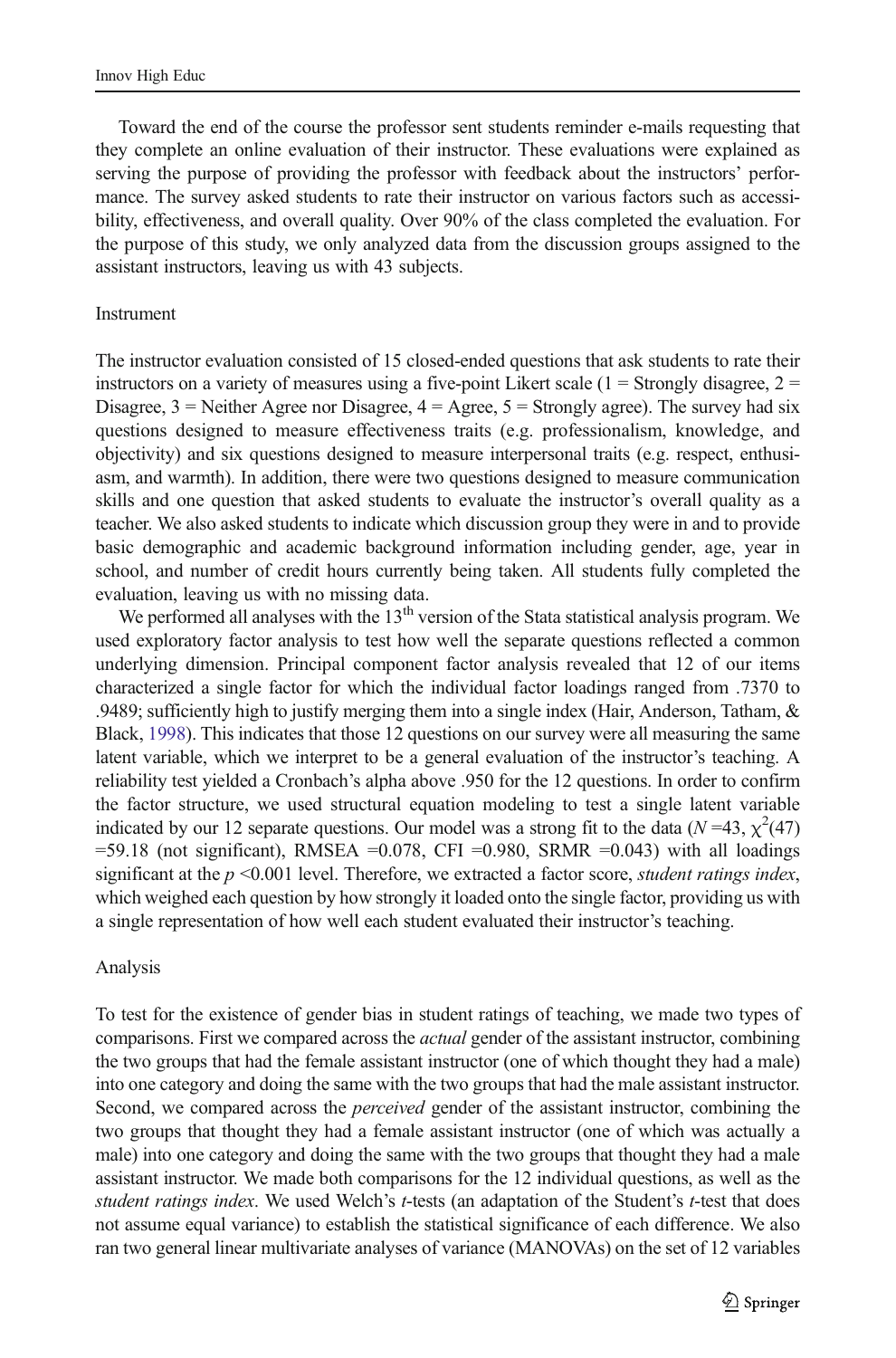to test the effects of instructor gender (perceived and actual) on all of the questions considered as a group. A MANOVA allows a researcher to test a set of correlated dependent variables and conduct a single, overall comparison between the groups formed by categorical independent variables (Garson, [2012\)](#page-11-0). This  $F$ -test of all means addresses the potential for false positive findings as the result of multiple comparisons. $3$ 

## **Results**

#### Student Ratings of Perceived and Actual Gender

By comparing differences across the *actual* gender of the assistant instructor with those observed across the perceived gender of the instructor it is possible to observe whether or not students rated their instructors differently depending on the gender of the instructor. The results of this comparison are found in Table [2.](#page-8-0)

Our MANOVAs indicate that there is a significant difference in how students rated the perceived male and female instructors ( $p \le 0.05$ ), but not the actual male and female instructors. When looking at the individual questions as well as the *student ratings index*, there are no significant differences between the ratings of the actual male and female instructor (the first and second columns in Table [2](#page-8-0)). Students in the two groups that had the female assistant instructor (one of which thought they had a male) did not rate their instructor any differently than did the students in the two groups that had the male assistant instructor. The left two columns of Fig. [1](#page-8-0) provide a graphic representation of this comparison for the *student ratings index*. The overlapping error bars  $(+/-$  one standard error) indicate the lack of a significant difference between how students rated the actual male and female assistant instructors.

When comparing between the perceived gender identities of the instructors (the fourth and fifth columns in Table [2\)](#page-8-0), we found that the male identity received significantly higher scores on professionalism, promptness, fairness, respectfulness, enthusiasm, giving praise, and the student ratings index.<sup>4</sup> Looking at the R-squares, all seven of these comparisons yielded a medium sized effect. It is worth noting, particularly given the small sample size, that the male instructor identity also received higher scores on the other six questions, though not to a statistically significant degree. Students in the two groups that perceived their assistant instructor to be male rated their instructor significantly higher than did the students in the two groups that perceived their assistant instructor to be female, regardless of the actual gender of the assistant instructor. This comparison is represented graphically by the right two columns of Fig. [1](#page-8-0), where a clear difference can be observed.

<sup>&</sup>lt;sup>3</sup> We acknowledge that the application of parametric analytical techniques (ANOVA, MANOVA, and t-tests) to ordinal data (the Likert scale responses) remains controversial among social scientists and statisticians. (See Knapp [\(1990\)](#page-11-0) for a relatively balanced review of the debate.) We side with the arguments of Gaito [\(1980](#page-11-0)) and Armstrong ([1981](#page-11-0)) and argue that it is appropriate to do so in our case as the concept being measured is interval, even if the data labels are not. This practice is common within higher education research. (e.g. Centra & Gaubatz [\[2000\]](#page-11-0) Young, Rush, & Shaw [[2009](#page-12-0)]; Basow [\[1995\]](#page-11-0); and Knol et al. [[2013](#page-12-0)]) 4 While we acknowledge that a significance level of .05 is conventional in social science and higher education

research, we side with Skipper, Guenther, and Nass ([1967](#page-12-0)), Labovitz ([1968](#page-12-0)), and Lai [\(1973\)](#page-12-0) in pointing out the arbitrary nature of conventional significance levels. Considering our study design, we have used a significance level of .10 for some tests where: 1) the results support the hypothesis and we are consequently more willing to reject the null hypothesis of no difference; 2) our hypothesis is strongly supported theoretically and by empirical results in other studies that use lower significance levels; 3) our small  $n$  may be obscuring large differences; and 4) the gravity of an increased risk of Type I error is diminished in light of the benefit of decreasing the risk of a Type II error (Labovitz, [1968](#page-12-0); Lai, [1973\)](#page-12-0).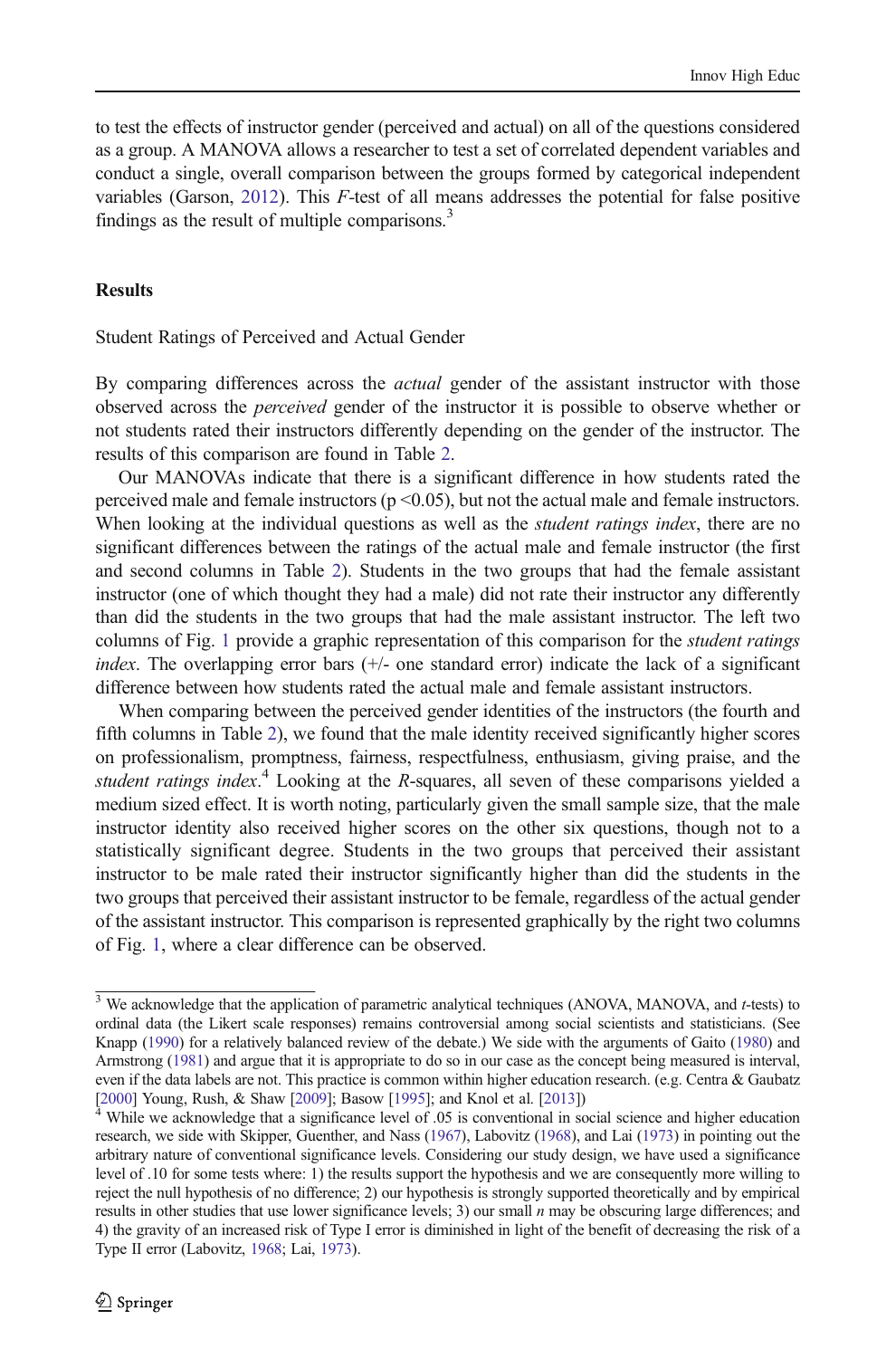| Question                       | Actual<br>Female | <b>Actual Male</b> | Difference        | Perceived<br>Female | Perceived<br>Male | Difference              |
|--------------------------------|------------------|--------------------|-------------------|---------------------|-------------------|-------------------------|
| Caring                         | 4.00(1.257)      | 3.87 (0.868)       | 0.13(0.004)       | 3.65(1.226)         | 4.17(0.834)       | $-0.52(0.071)$          |
| Consistent                     | 3.80 (1.322)     | 3.70(1.020)        | 0.10(0.002)       | 3.50(1.357)         | 3.96 (0.928)      | $-0.47(0.045)$          |
| Enthusiastic                   | 4.05(1.191)      | 3.78 (0.850)       | 0.27(0.019)       | 3.60(1.314)         | 4.17(0.576)       | $-0.57$ † $(0.112)$     |
| Fair                           | 4.05(1.050)      | 3.78(0.951)        | 0.27(0.018)       | 3.50(1.192)         | 4.26(0.619)       | $-0.76*(0.188)$         |
| Feedback                       | 4.10(1.252)      | 3.83(1.029)        | 0.27(0.015)       | 3.70 (1.380)        | 4.17(0.834)       | $-0.47(0.054)$          |
| Helpful                        | 3.65(1.309)      | 3.83(0.834)        | $-0.18$ $(0.008)$ | 3.50(1.192)         | 3.96 (0.928)      | $-0.46$ $(0.049)$       |
| Knowledgeable                  | 4.20(1.056)      | 4.09(0.949)        | 0.11(0.003)       | 3.95(1.191)         | 4.30(0.765)       | $-0.35(0.038)$          |
| Praise                         | 4.35 (0.988)     | 4.09(0.900)        | 0.26(0.020)       | 3.85(1.089)         | 4.52(0.665)       | $-0.67*(0.153)$         |
| Professional                   | 4.30(1.218)      | 4.35(0.935)        | $-0.05(0.000)$    | 4.00(1.414)         | 4.61 (0.499)      | $-0.61 \dagger (0.124)$ |
| Prompt                         | 4.10(1.252)      | 3.87 (0.919)       | 0.23(0.013)       | 3.55(1.356)         | 4.35(0.573)       | $-0.80*(0.191)$         |
| Respectful                     | 4.30(1.218)      | 4.35(0.935)        | $-0.05(0.001)$    | 4.00(1.414)         | 4.61 (0.499)      | $-0.61$ † $(0.124)$     |
| Responsive                     | 4.00(1.124)      | 3.57(0.843)        | 0.43(0.052)       | 3.65(1.137)         | 3.87 (0.869)      | $-0.22(0.013)$          |
| <b>Student Rating</b><br>Index | 0.09(1.165)      | $-0.08(0.850)$     | 0.17(0.008)       | $-0.33(1.267)$      | 0.284(0.584)      | $-0.61 \dagger (0.128)$ |
| N                              | 20               | 23                 |                   | 20                  | 23                |                         |

<span id="page-8-0"></span>Table 2 Comparison of means of student ratings of teaching across the actual gender of the assistant instructor and the perceived gender of the assistant instructor

Note: Each cell contains the mean student response for the question with the standard deviations in parentheses. The cells in the Difference columns contain the difference between the means with the r-squared in italics and parentheses. Welch's t-tests were used to establish the significance of the observed differences.

 $\dagger$  p < = 0.10.

 $*$  p < = 0.05.

## **Discussion**

With the design of this experiment, we are able to attribute any differences between how students rated the two perceived genders to gender bias as the students actually evaluated the same two instructors in each case. Our findings support the existence of gender bias in that



Figure 1 Comparison of the mean of student ratings across actual instructor gender (left two columns) and perceived instructor gender (right two columns). The difference between the right two columns is significant to the  $p \le 0.10$  level.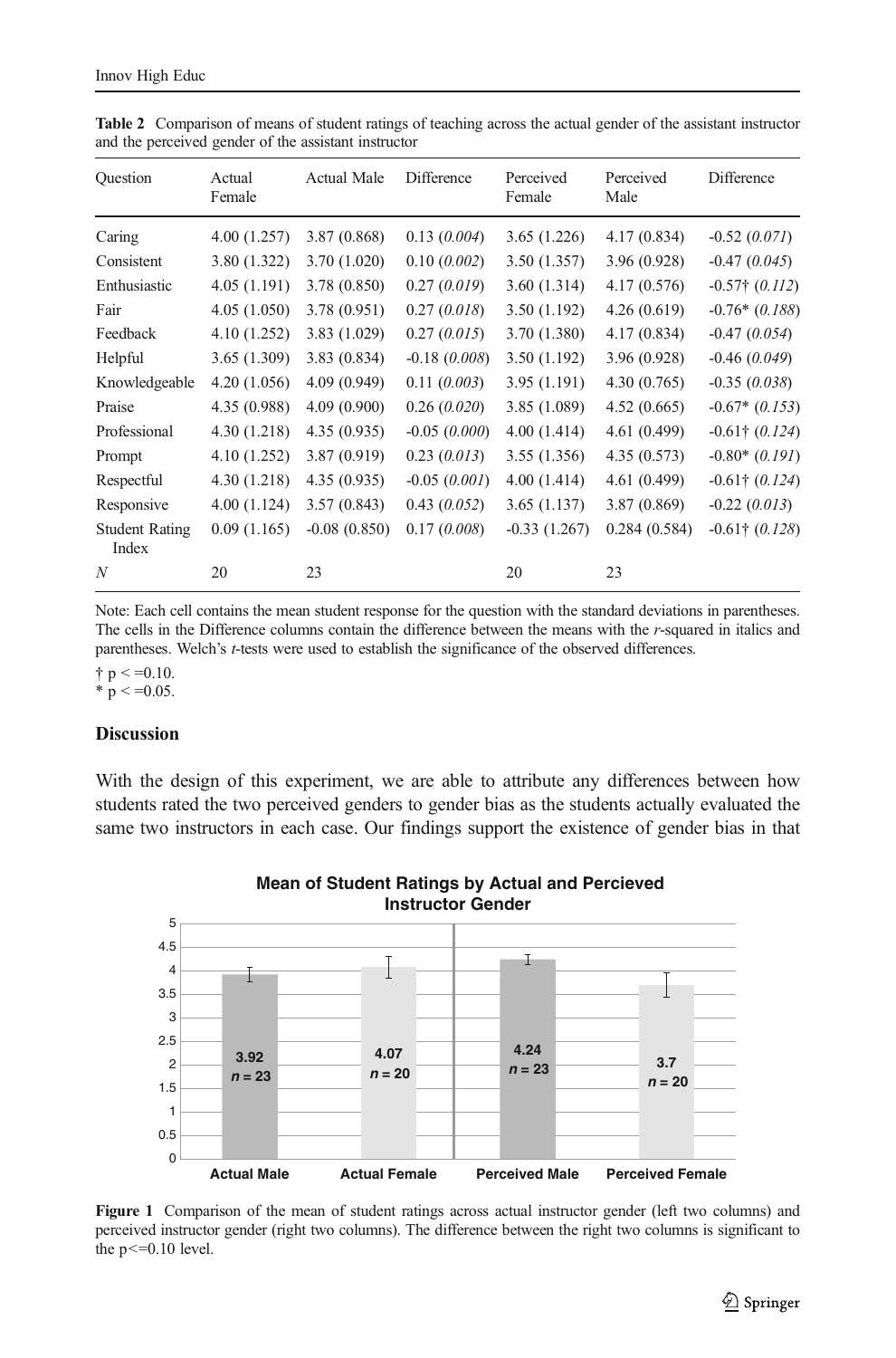students rated the instructors they perceived to be female lower than those they perceived to be male, regardless of teaching quality or actual gender of the instructor. The perceived female instructor received significantly lower ratings on six of the 12 metrics on the survey, as well as on the student ratings index.

The difference between how students rated the two perceived genders stands in stark contrast to the fact that neither the actual male nor actual female instructor received significantly higher ratings than the other. Both instructors performed equally well from the students' perspective. However, in both cases the *same* instructor received different ratings depending solely on their perceived gender. In other words, when the actual male instructor was perceived to be female, he received significantly lower ratings than when he was perceived to be a male. For example, when the actual male and female instructors posted grades after two days as a male, this was considered by students to be a 4.35 out of 5 level of promptness, but when the same two instructors posted grades at the same time *as a female*, it was considered to be a 3.55 out of 5 level of promptness. In each case, the same instructor, grading under two different identities, was given lower ratings half the time with the only difference being the perceived gender of the instructor. Similarly, students rated the perceived female instructors an average of 0.75 points lower on the question regarding fairness, despite both instructors utilizing the same grading rubrics and there being no significant differences in the average grades of any of the groups. These findings support the argument that male instructors are often afforded an automatic credibility in terms of their professionalism, expertise, and effectiveness as instructors. Despite the fact that the students were equally satisfied with the promptness and fairness of the *actual* instructors, the instructor that students perceived to be male was considered to be more effective.

Similarly, both actual instructors demonstrated the same level of interpersonal interaction in their attempts to create a sense of immediacy in the online classroom. Yet the perceived male instructor received higher ratings on all six interpersonal measures, three of them significantly. We contend that female instructors are *expected* to exhibit such traits and therefore are not rewarded when they do so, while male instructors are perceived as going above and beyond expectations when they exhibit these traits. In other words, students have higher interpersonal standards for their female instructors (Sandler, [1991\)](#page-12-0). Our findings support the existence of this bias. In the online environment, it is more difficult to create immediacy through verbal communication, and nonverbal communication and body language are eliminated entirely (O'Sullivan, Hunt, & Lippert, [2004\)](#page-12-0). Students sanctioned the perceived female instructor for failing to demonstrate strong interpersonal traits, yet did not do the same for the perceived male instructor. Both instructors were working within the same confines of online, text-based communications, but students only penalized the instructor they perceived to be female for this shortcoming.

Although this experiment was conducted in the online environment, we believe that the findings apply more broadly to all student ratings of teaching. Rather than testing for gender bias in the online environment, we used this environment as a natural laboratory to test for the existence of gender bias in student ratings as a whole. We argue that the demonstrated bias exists in the general student population and will manifest itself in both online and face-to-face classrooms. The combination of higher expectations and lower automatic credibility translates into very real differences in student ratings of female versus male instructors. Though it is easier to affect interpersonal characteristics in a face-to-face environment, the fact remains that some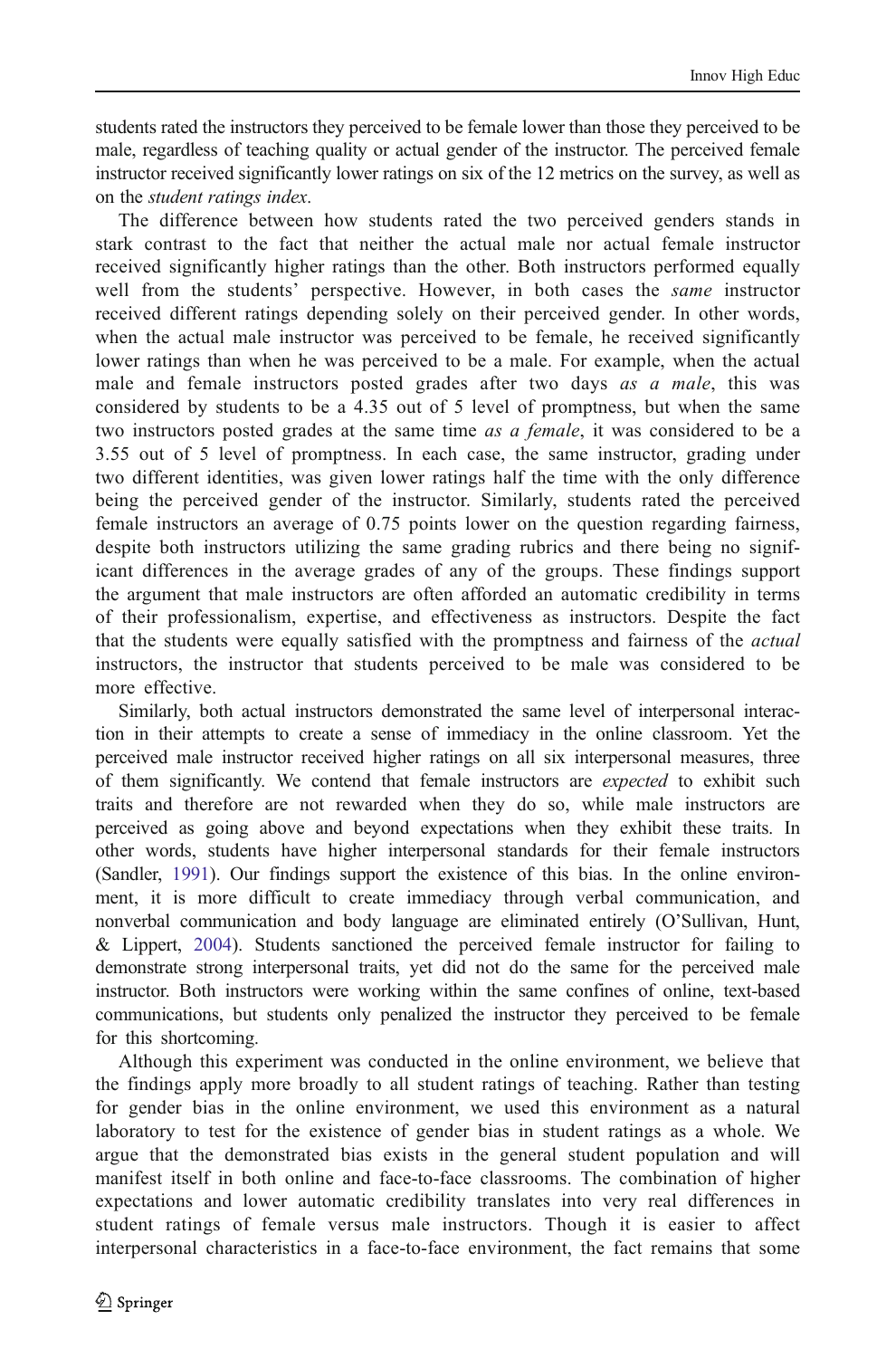professors are expected to do so while others are given a ratings boost for those same behaviors.

Because student ratings of teaching are considered an important measure of teaching proficiency, the existence of gender bias in those scores needs to be better understood and acknowledged within the institutional framework of our higher-education system. These results provide strong evidence that gender bias exists in student ratings of their instructors, but more work is needed. First and foremost, these results need to be replicated in other similar online classes. A single case study cannot establish a broad pattern. However, it does suggest the existence of one and provides incentive for further exploration. Additional studies of this type could lend weight to these findings and better establish the existence of this bias throughout academia. Additionally, courses in other subject areas with a variety of both male and female instructors should follow a similar model to corroborate these findings.

### Conclusions

Our findings show that the bias we saw here is *not* a result of gendered behavior on the part of the instructors, but of actual bias on the part of the students. Regardless of actual gender or performance, students rated the perceived female instructor significantly more harshly than the perceived male instructor, which suggests that a female instructor would have to work harder than a male to receive comparable ratings. If female professors and instructors are continually receiving lower evaluations from their students for no other reason than that they are women, then this particular form of inequality needs to be taken into consideration as women apply for academic jobs and come up for promotion and review.

These findings represent an important contribution to existing debates over the validity of student ratings of teaching. (See Benton & Cashin, [2014](#page-11-0); Perry & Smart, [2007;](#page-12-0) and Theall, Abrami, & Mets, [2001](#page-12-0) for reviews.) These debates have highlighted a number of weaknesses and shortcomings of student ratings of teaching as a reflection of the quality of instruction being rated (Greenwald, [1997](#page-11-0); Johnson, [2003;](#page-11-0) Svanum & Aigner, [2011](#page-12-0)). They have also shown that there is substantial room for updating and improving how student ratings of teaching are collected, interpreted, and utilized (Hampton & Reiser, [2004;](#page-11-0) Subramanya, [2014](#page-12-0)). However, for better or worse, they remain one of the primary tools used to evaluate educators' teaching for the purposes of promotion and tenure decisions (Davis, [2009](#page-11-0); Svinicki & McKeachie, [2010\)](#page-12-0). This study demonstrates that gender bias is an important deficiency of student ratings of teaching. Therefore, the continued use of student ratings of teaching as a primary means of assessing the quality of an instructor's teaching systematically disadvantages women in academia. As this limitation is one of numerous problems associated with the emphasis on quantitative student ratings of teaching, this work adds to the growing call for reevaluation and modification of the current system of evaluating the quality of instruction in higher education (Hampton & Reiser, [2004](#page-11-0); Morrison & Johnson, [2013](#page-12-0)).

It is also worth noting that this experiment is only scratching the surface of what is possible with gender studies in the online environment. The online environment presents a unique opportunity to experiment directly with gender identity. Analyzing the difference in online behavior of individuals when they perceive that they are interacting with a male or female could provide a wealth of data on how gender is constructed and treated. We hope that this experiment serves as a model for future work that will enhance our ability to test for gender bias in order to further our understanding of its basis, means of perpetuation, and potential avenues of amelioration.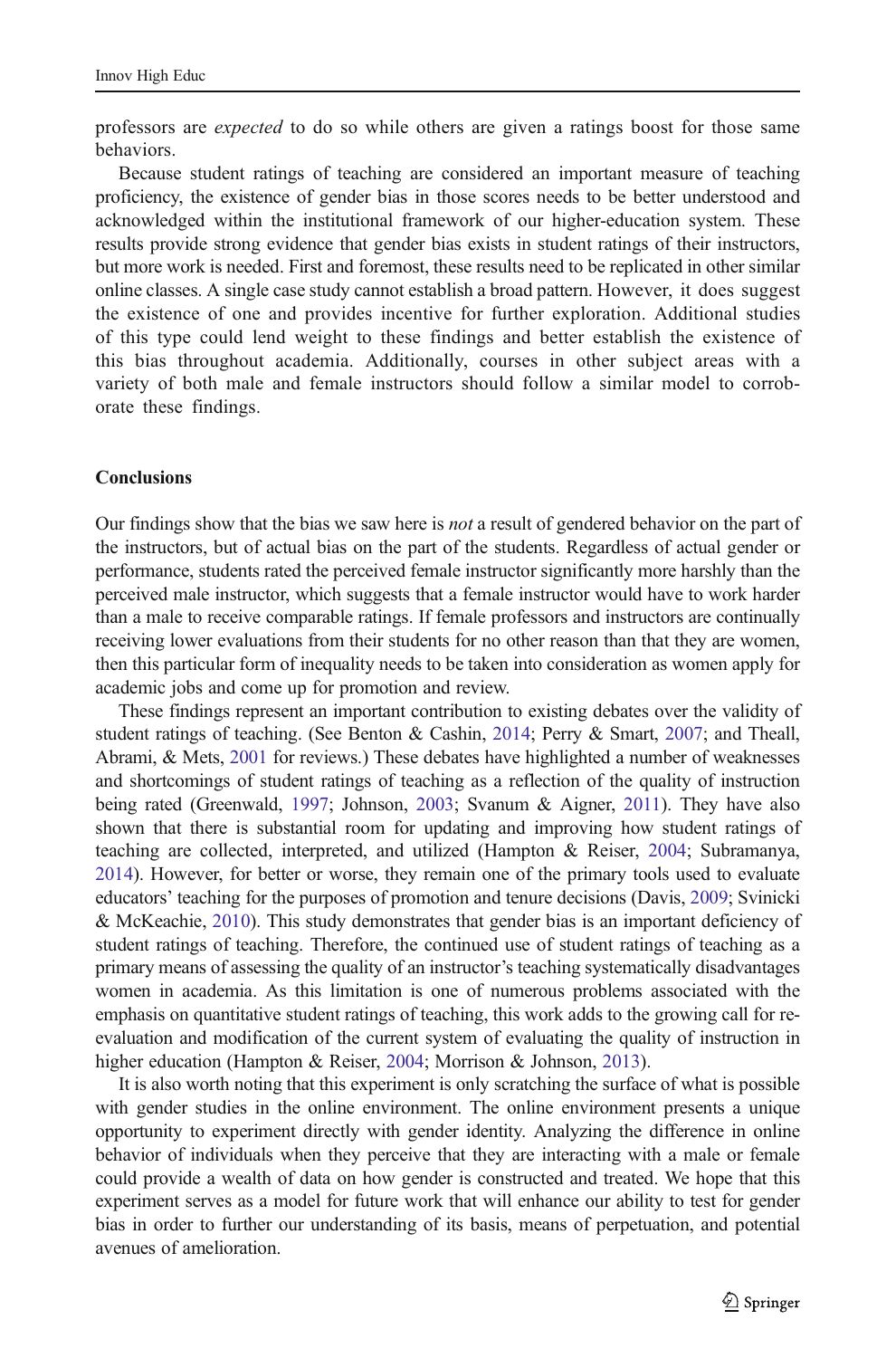#### <span id="page-11-0"></span>**References**

Abrami, P. C., d'Apollonia, S., & Rosenfield, S. (2007). The dimensionality of student ratings of instruction: What we know and what we do not. In R. P. Perry & J. C. Smart (Eds.), The scholarship of teaching and learning in higher education: An evidence-based perspective (pp. 385–445). Dordrecht, The Netherlands: Springer.

Acker, J. (1990). Hierarchies, job, and bodies: A theory of gendered organizations. Gender and Society, 4, 81–95.

- Andersen, K., & Miller, E. D. (1997). Gender and student evaluations of teaching. Ps-Political Science and Politics, 30, 216–219.
- Armstrong, G. D. (1981). Parametric statistics and ordinal data: A pervasive misconception. Nursing Research, 30, 60–62.
- Bachen, C. M., McLoughlin, M. M., & Garcia, S. S. (1999). Assessing the role of gender in college students' evaluations of faculty. Communication Education, 48, 193–210.
- Basow, S. A. (1995). Student evaluations of college professors: When gender matters. Journal of Educational Psychology, 87, 656–665.
- Basow, S. A., & Montgomery, S. (2005). Student ratings and professor self-rating of college teaching: Effects of gender and divisional affiliation. Journal of Personnel Evaluation in Education, 18, 91–106.
- Basow, S. A., Phelan, J. E., & Capotosto, L. (2006). Gender patterns in college students' choices of their best and worst professors. Psychology of Women Quarterly, 30, 25–35.
- Basow, S. A., & Silberg, N. T. (1987). Student evaluations of college professors: Are female and male professors rated differently? Journal of Educational Psychology, 79, 308–314.
- Bennett, S. K. (1982). Student perceptions of and expectations for male and female instructors: Evidence relating to the question of gender bias in teaching evaluation. Journal of Educational Psychology, 74, 170–179.
- Benton, S. L., & Cashin, W. E. (2014). Student ratings of instruction in college and university courses. In M. B. Paulsen (Ed.), Higher education: Handbook of theory and research (pp. 279–326). Dordrecht, The Netherlands: Springer.
- Burns-Glover, A. L., & Veith, D. J. (1995). Revisiting gender and teaching evaluations: Sex still makes a difference. Journal of Social Behavior and Personality, 10, 69–80.
- Centra, J. A. (2007). Differences in responses to the student instructional report: Is it bias? Princeton, NJ: Educational Testing Service.
- Centra, J. A., & Gaubatz, N. B. (2000). Is there gender bias in student evaluations of teaching? Journal of Higher Education, 71, 17–33.
- Chamberlin, M. S., & Hickey, J. S. (2001). Student evaluations of faculty performance: The role of gender expectations in differential evaluations. Educational Research Quarterly, 25, 3–14.
- Curtis, J. W. (2011). Persistent inequity: Gender and academic employment. Report from the American Association of University Professors. Retrieved from [http://www.aaup.org/NR/rdonlyres/08E023AB-](http://www.aaup.org/NR/rdonlyres/08E023AB-E6D8-4DBD-99A0-24E5EB73A760/0/persistent_inequity.pdf)[E6D8-4DBD-99A0-24E5EB73A760/0/persistent\\_inequity.pdf](http://www.aaup.org/NR/rdonlyres/08E023AB-E6D8-4DBD-99A0-24E5EB73A760/0/persistent_inequity.pdf)
- Dalmia, S., Giedeman, D. C., Klein, H. A., & Levenburg, N. M. (2005). Women in academia: An analysis of their expectations, performance and pay. Forum on Public Policy, 1, 160–177.
- Davis, B. G. (2009). Tools for teaching (2nd ed.). San Francisco, CA: Jossey-Bass.
- Feldman, K. A. (1992). College students' views of male and female college teachers: Evidence from the social laboratory and experiments – Part 1. Research in Higher Education, 33, 317–375.
- Feldman, K. A. (1993). College students' views of male and female college teachers: Evidence from the social laboratory and experiments – Part 2. Research in Higher Education, 34, 151–211.
- Gaito, J. (1980). Measurement scales and statistics: Resurgence of an old misconception. Psychological Bulletin, 87, 564–567.
- Garson, G. D. (2012). General linear models: Multivariate GLM & MANOVA/MANCOVA. Asheboro, NC: Statistical Associates.
- Goldberg, P. (1968). Are women prejudiced against women? Trans-action, 5, 28–30.
- Greenwald, A. G. (1997). Validity concerns and usefulness of student ratings of instruction. American Psychologist, 52, 1182–1186.
- Hair, J. F., Jr., Anderson, R. E., Tatham, R. L., & Black, W. C. (1998). Multivariate data analysis with readings (5th ed.). Englewood Cliffs, NJ: Prentice-Hall.
- Hampton, S. E., & Reiser, R. A. (2004). Effects of a theory-based feedback and consultation process on instruction and learning in college classrooms. Research in Higher Education, 45, 497–527.
- Johnson, V. E. (2003). Grade inflation: A crisis in college education. New York, NY: Springer.

Johnson, A. (2006). Power, privilege, and difference. Boston, MA: McGraw-Hill.

Knapp, T. R. (1990). Treating ordinal scales as interval scales: An attempt to resolve the controversy. Nursing Research, 39, 121–123.